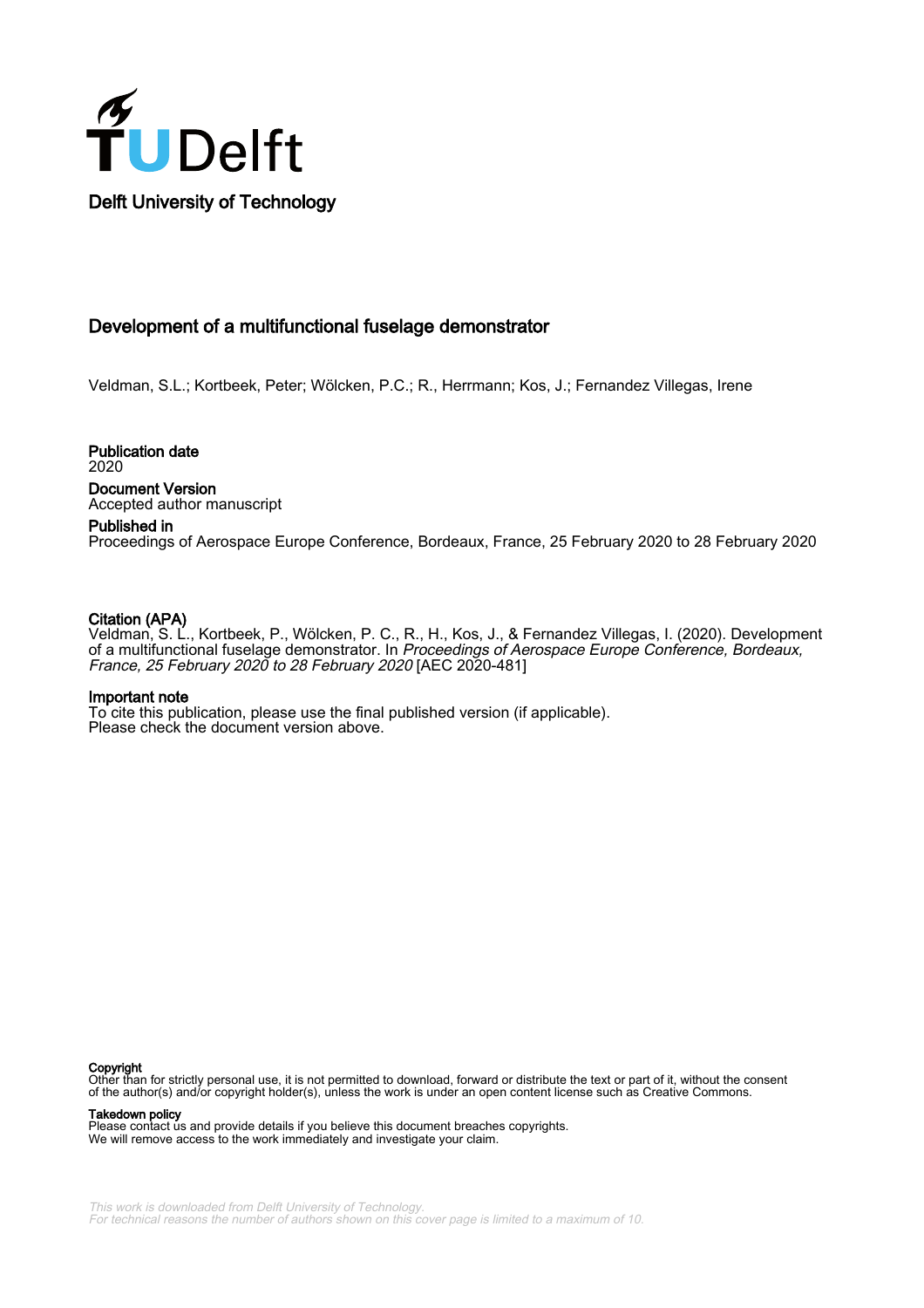# **DEVELOPMENT OF A MULTIFUNCTIONAL FUSELAGE DEMONSTRATOR**

**S.L. Veldman(1), P.J. Kortbeek(1), P.C. Wölcken(2), R. Herrmann(2), J. Kos(3), I. Fernandez Villegas(4)**

*(1)GKN-Fokker, industrieweg 4, Papendrecht, The Netherlands, [Bas.Veldman@fokker.com,](mailto:Bas.Veldman@fokker.com) [Peter.Kortbeek@fokker.com](mailto:Peter.Kortbeek@fokker.com)*

(2)*Airbus Operations GmbH, Airbus allee 1, Bremen, Germany, [Piet-Christof.Woelcken@airbus.com](mailto:Piet-Christof.Woelcken@airbus.com)*, *[Ralf.Herrmann@airbus.com](mailto:Ralf.Herrmann@airbus.com)*

*(3)Netherlands Aerospace Centre, Anthony Fokkerweg 2, Amsterdam, The Netherlands, Johan.kos@nlr.nl (4)Delft university of Technology, Kluyverweg 1, Delft, The Netherlands, I.FernandezVillegas@tudelft.nl* 

**KEYWORDS:** Thermoplastic, fuselage, multifunctional, composites, welding.

### **ABSTRACT:**

This paper discusses the development and underlying requirements of a multifunctional lower fuselage demonstrator for a new single aisle aircraft undertaken as part of the Clean Sky 2, Large Passenger Aircraft – Platform 2. The<br>demonstrator will validate high potential demonstrator will validate high potential combinations of airframe structures, systems, cargo and cabin technology concepts using advanced materials and innovative design principles. The top-level objectives of the demonstrator are:

- Enable a high production rate up to 100 aircraft per month
- Reduce a total fuselage weight by 10%
- Reduce the recurring cost by 20%

Differing from a multifunctional material, a multifunctional component is enabled by a highly effective integration of interdisciplinary technology concepts and concurrent development. This in turn leads to drastic technical and economic<br>improvements. The specific demonstration improvements. The specific demonstration assembly is shown in Fig 1.



*Figure 1: Overview of lower half of multifunctional fuselage demonstrator*

Combining a variety of interdisciplinary concepts covering Structure, Systems, System Integration, Cabin and Cargo, it is the opportunities offered by thermoplastic joining which enable their seamless integration in a potential future aircraft production supply chain.

# **1. INTRODUCTION**

The approach of this Innovative Physical Integration Cabin-System-Structure project is to provide the frame for large-scale complex demonstration at full size for validation and testing on the ground.

The target is to validate high potential combinations of airframe structures, cabin/ cargo and system elements using advanced materials and applying innovative design principles in combination with the most advanced system architecture in combination with the next generation cabin.

The driver of this approach is to attain a significant fuel burn reduction by substantially reducing the overall aircraft (A/C) energy consumption, applying low weight systems and system architecture/integration and to be able to cash in weight potentials in the structural design of the fuselage and the connected airframe structure. This must be achieved by the development and application of Industry 4.0 opportunities such as design for manufacturing & automation, automation, sensorization, data analysis and secure data exchange to demonstrate the desired manufacturing costs effects.

## **2. COST DRIVERS FOR COMPOSITE MANUFACTURING**

In order to optimize a composite production process for low cost and high rate it is important to understand the main cost drivers and how a change of approach can affect them. The manufacturing cost for a part can be divided into direct cost and indirect cost as well as material, labour and other expenses [\[1\].](#page-6-0) In equation form this yields: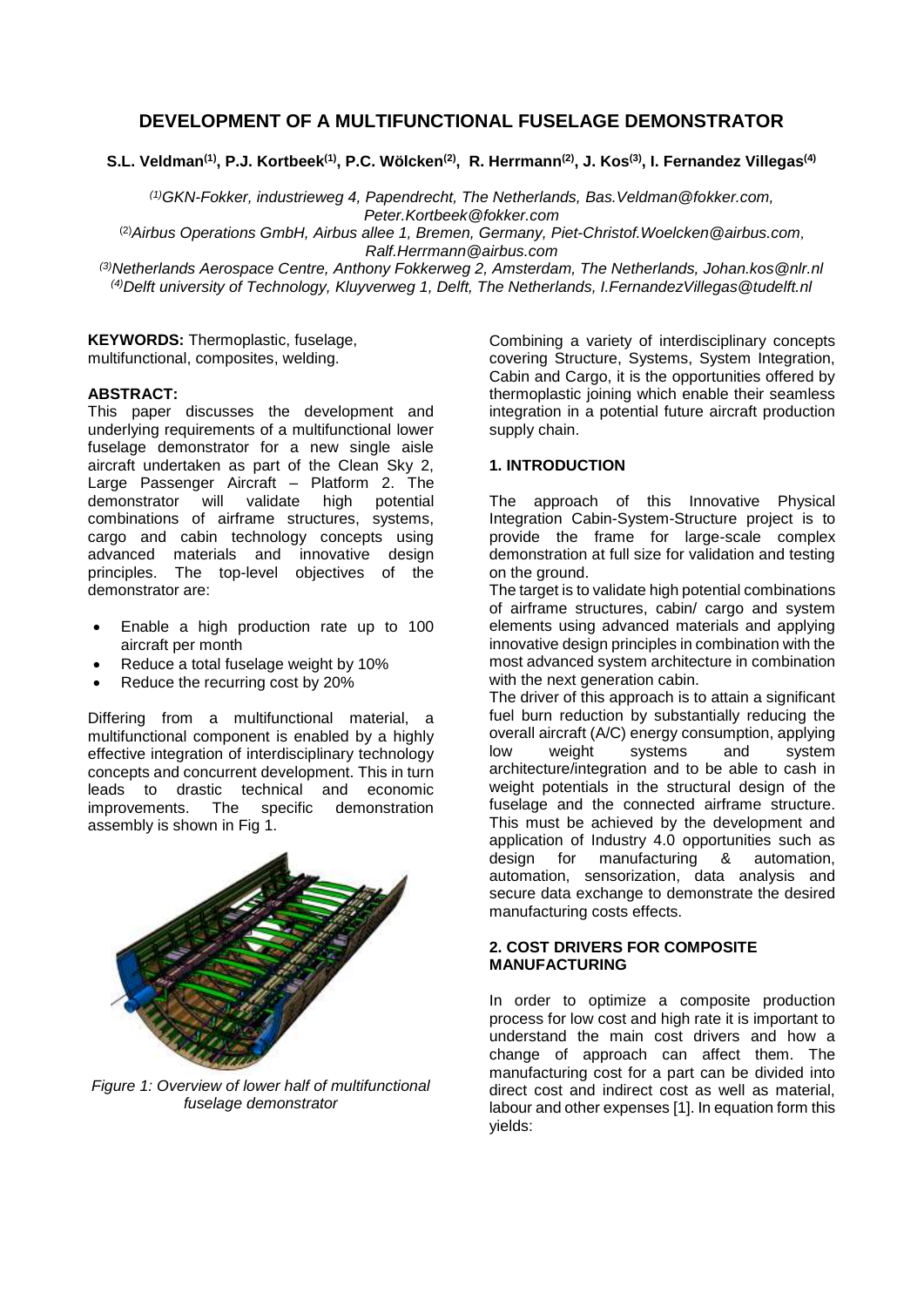$$
C_{part} = C_{MD} + C_{LD} + C_{ED} + \frac{1}{n}(C_{MI} + C_{LI} + C_{EI})
$$
\n(1)

Where:

| $C_{ED}$        | Cost other Expense direct     |
|-----------------|-------------------------------|
| $C_{E1}$        | Cost other Expense indirect   |
| C <sub>LD</sub> | Cost labour direct            |
| C <sub>LI</sub> | Cost labour indirect          |
| $C_{MD}$        | Cost material direct          |
| $C_{ML}$        | Cost material indirect        |
| $C_{part}$      | Cost per part                 |
| n               | Part production rate per year |

Fig. 2 provides an indicative view on the cost of a part, related to the rate per year and the influence of direct cost and indirect cost. Assuming that for a rate of 100 per year the direct and indirect cost per part are 50% each, at rate 1200 per year the direct cost would account for 92% of the part cost.



*Figure 2: Indicative trend on direct and indirect cost related to product cost*

When using high performance materials, the contribution of the material cost to the overall cost becomes relatively large. Due to trimming and other reasons, more material is needed to produce a part than the total volume of the final part itself. This is expressed as a Buy-to-Fly (BtF) ratio and relates to the material cost  $(C_{MD})$  in the following manner:

 $C_{MD} = BtF \cdot W_{part} \cdot c_{W/ka}$  (2)

Where:

| <b>BtF</b>                   | Buy-to-Fly ratio         |
|------------------------------|--------------------------|
| $\mathsf{W}_{\mathsf{part}}$ | Weight of the part in kg |
| CW/ka                        | Material cost per kg     |

For thermoplastic composites it is realistic to assume that material cost are about 50% of the part cost for relatively low production rates. Hence a reduction of the Buy-to-Fly ratio of 10%, may yield a reduction of the part cost of 5%, as shown by Eq. (2).

The direct labor cost are another important parameter to be optimized. With an increasing production rate, implementing a high degree of automation becomes more economically viable. The cost item for capital equipment would become part of the indirect cost. Lowering the defect rate to near zero-defect manufacturing is an aim, which not only improves the total production rate but also lowers the product cost.

#### **3. ASSEMBLY APPROACH AND TECHNIQUES**

The manufacturing approach and specific techniques are a dominant factor to reduce cost and to achieve a high production rate.

#### **3.1. Modular assembly concept**

One major innovation for this demonstrator is the modular assembly of pre-equipped subassemblies. This approach is the result of an extensive conceptualization phase early within this projects activities. Analysing the manufacturing of thousands of in-production aircraft a large number of lessons learned for future aircraft have been extracted. Of particular importance was the determination of design choice effects on current aircraft. With the typical Single Aisle aircraft for example having originally been foreseen for a two aircraft per month rate, it is fairly obvious that future aircraft production rates of 75 and more aircraft per month require completely different build concepts and hence a drastically increased focus on industrial build concepts. Adding in the clear returnon-experience that each major step in the manufacturing chain from parts manufacturing, assembly manufacturing, main component assembly to final assembly line increases in particular the labour cost, it quickly became apparent that future aircraft build concepts require a shifting of work to earlier phases. Main drivers for this are the lengthy non-value adding activities needed during main component assembly due to a lack of accessibility, unfavourable ergonomics, long travel times through closed assemblies, intermittent cleaning and required measurements. In fact, these non-value adding activities may contribute in excess of 40% of the total workload during main component assembly.

This return-on-experience has the added consequence of promoting modularization, which in turn leads to the ability for modular assembly parallelization and in consequence a significant potential for manufacturing lead time reduction.

As a result, the concept phase of this project investigated a very large number of possible modular configurations, which identified the current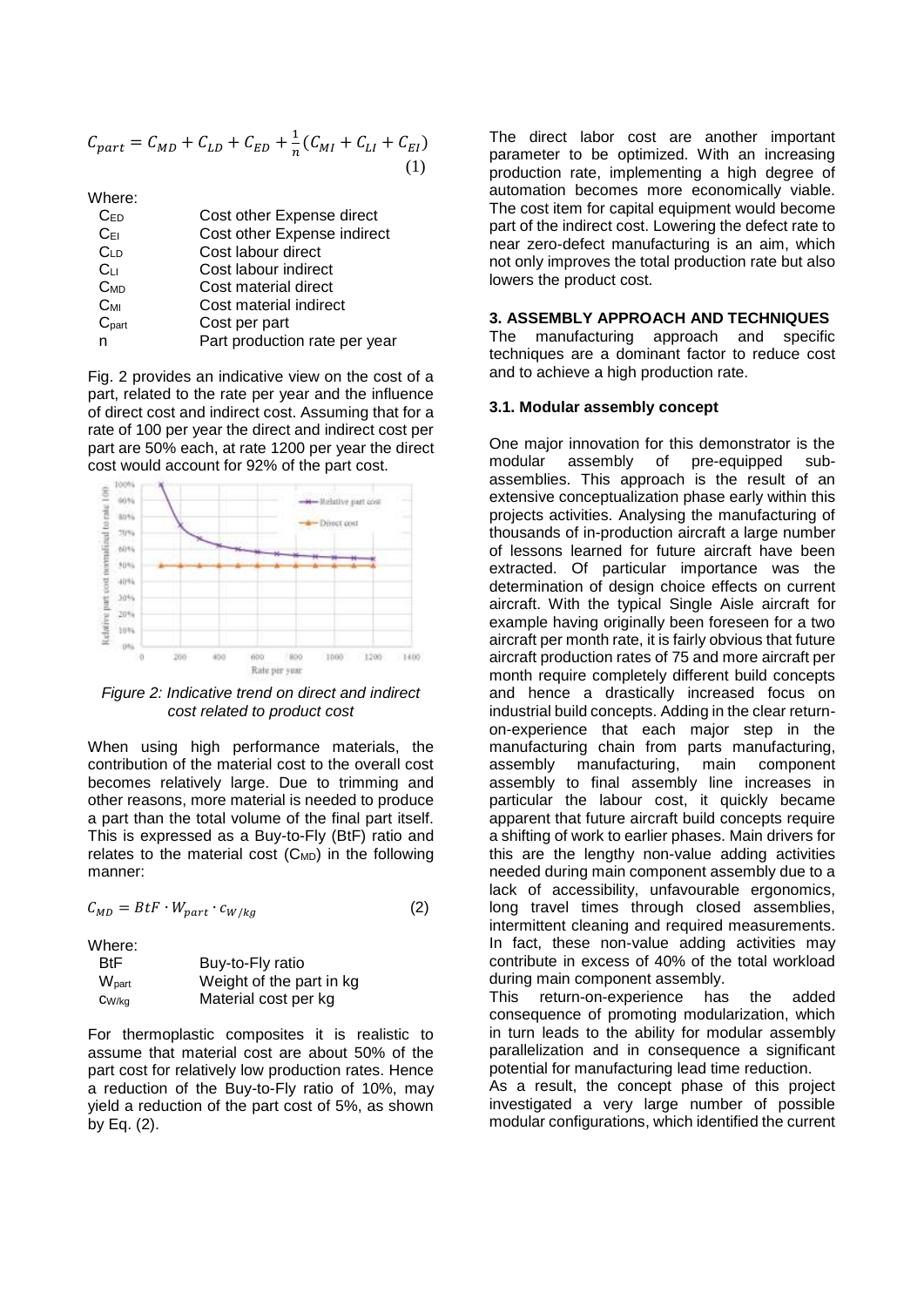quartet of modules as the most promising approach from manufacturing lead time and recurrent cost points of view while still enabling the consideration of needing to address non-conformities within the industrial system. The four main module areas identified are the upper and lower shells complemented by the main system carrying modules in the form of the floor and crown modules.

This in turn leads a number of new requirements and needs, such as high rate processes for high performance part manufacturing, rapid and clean joining processes and a very high level of early inter-disciplinary cooperation.

The latter in particular is considered a key driver in the reduction of Engineering Lead Time as previous, sequential mono-disciplinary iteration loops prior to hand-over to the next discipline are replaced by a single, interdisciplinary concurrent engineering approach. This is greatly facilitated by the experiences and developments from previous projects conducted with the kind support of the European Commission such as MAAXIMUS.



*Figure 3: Principle sketch: Lessons learned focussing on recurrent cost reductions by the reduction of non-value-adding activities drastically cut lead time*

# **3.2. Dustless assembly through thermoplastic welding**

Thermoplastic composites have the benefit that they can be welded through locally melting of the polymer matrix at the contact surfaces between two parts or assemblies. Welding is a fast and affordable joining solution relative to more traditional joining techniques such as mechanically fastening or bonding. Welding is also a low energy consuming and dustless process. The latter aspect is of importance as it allows for pre-equipping of large sub-assemblies with electrical systems.

There are several different welding techniques<br>usually classified by the main physical usually classified by the phenomenon relied upon to heat and melt the thermoplastic polymer at the welding interface [\[2\].](#page-6-1) Most welding techniques have, in principle, the potential to provide joints with excellent quality based on molecular inter-diffusion at the welding interface [\[3\].](#page-6-2) However each welding technique has specific features that define their current limitations and potential areas of application in the multifunctional lower fuselage demonstrator [\[3\]\[4\].](#page-6-2) Tab. 1 provides an overview of the heating principle, applicability and limitations of the most mature and promising thermoplastic composite welding techniques currently available.

Among the techniques in Tab. 1, conduction welding stands out as a flexible welding technique applicable to both short and long welds, assemblies with gaps and ramps and materials with any type of continuous fibre reinforcement. Conduction welding is based on the application of a heated tool on one or both external surfaces to be welded. Heat is then transferred to the welding interface through conduction. Since this welding technique relies in through-the-thickness heating, it is especially well-suited to welding parts with ramps which might require local forming of one of the welding partners during the welding process.

| <b>Technique</b> | <b>Principle</b>                                 | <b>Applications</b>             | <b>Limitations</b>                            |
|------------------|--------------------------------------------------|---------------------------------|-----------------------------------------------|
| Conduction       | Heat applied at external                         | Short cycle times<br>$\bullet$  | • Thin laminates                              |
|                  | surface                                          | UD & fabrics                    | • Heat source not at interface                |
|                  |                                                  | Short & long welds              |                                               |
|                  |                                                  | Gaps & ramps                    |                                               |
| Ultrasonic [3]   | Friction at interface                            | Very short cycle times          | • Gaps & ramps challenging                    |
|                  |                                                  | UD, Fabric, IM                  | Long continuous welds (under                  |
|                  |                                                  | Short welds                     | development)                                  |
| Induction [4]    | Electro-magnetic heating at                      | Medium cycle times<br>$\bullet$ | Lightning strike protection                   |
|                  | interface & cooling at                           | UD, Fabric, IM<br>$\bullet$     | interfering EM field                          |
|                  | exterior                                         | Thick laminates                 |                                               |
| Resistance       | Metal mesh at interface<br>heated by electricity | Short cycle times               | • Short circuits                              |
|                  |                                                  | UD, Fabric, IM                  | • Foreign material                            |
|                  |                                                  | Long welds                      | Limited automation opportunities<br>$\bullet$ |

*Table 1: Overview of several thermoplastic welding techniques*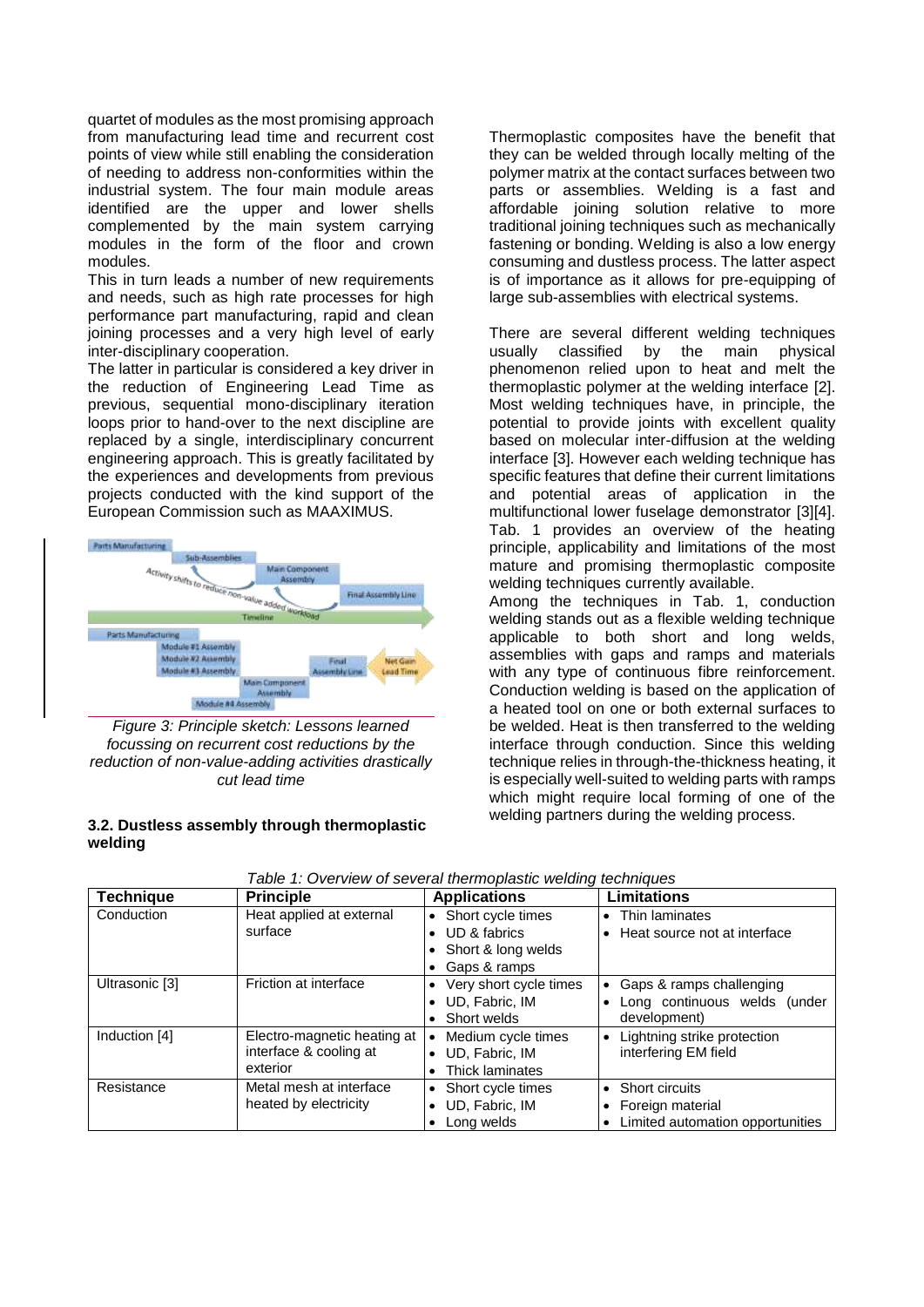Given the intricate topology of the skin of the demonstrator (see Fig.3) conduction welding is an excellent technique for stiffener-to-skin welding. Ultrasonic welding also stands out due to ultrashort welding times of only a few seconds. It is based on the application of high-frequency and low amplitude mechanical vibrations to the parts to be joined. Heat generation, which is restricted to the welding interface, relies on surface and viscoelastic friction with heating rates between 1000 and  $2000^{\circ}$ C/s [\[5\]](#page-6-4). Ultra-short processing times make ultrasonic welding an outstanding candidate for the welding of the numerous clips and brackets in the demonstrator.

# **4. PART MANUFACTURING TECHNOLOGIES**

This section will discuss various innovative manufacturing technologies applied to the demonstrator such as manufacturing of a large thermoplastic skin, press form technologies for UD laminates, out-of-autoclave technologies for larger parts.

# **4.1. Thermoplastic fuselage shell manufacturing**

The skin has thickness variations with reinforcements around the cut-outs for doors. The lower skin has potentially complex interfaces on all edges: longitudinal interfaces with upper skin and circumferential interfaces with other segments.



*Figure 4: Impression of the thickness variations of the 8m long 4m wide fuselage section* 

The shell of the lower half of the multifunctional fuselage demonstrator consists of a thermoplastic skin, which is stiffened with welded stringers, clips and frames. The target industrial skin manufacturing process to be demonstrated

consists of three key steps. In the first step prepreg tape material is laid on a flat table in an automated way. Large preforms of the skin are laid by an ultrasonic or laser automated tape laying (ATL) machine, whereas the remaining detailed parts may be laid in addition by an ultrasonic or laser automated fibre placement (AFP) machine.





*Figure 5: Flat lay-up concept for skin preforms with NLR's AFP machine (top); NLR's AFP machine placing a large thermoplastic pylon upper spar (bottom)*

In the second step, the preforms are transported robotically with suction cups to a female consolidation mould and cold (at room temperature) draped in it. In the third step, after bagging, the skin is consolidated in an autoclave. Through application of ATL with considerably wider tapes than used with AFP, significantly shorter production cycle times can be obtained. The use of a female consolidation mould may also contribute to decrease the manufacturing cost. The mould surface is much simpler (flat) than for a male tool of which the surface is the counterpart of the complex inner mould line of the skin. This may reduce the mould manufacturing cost. In addition,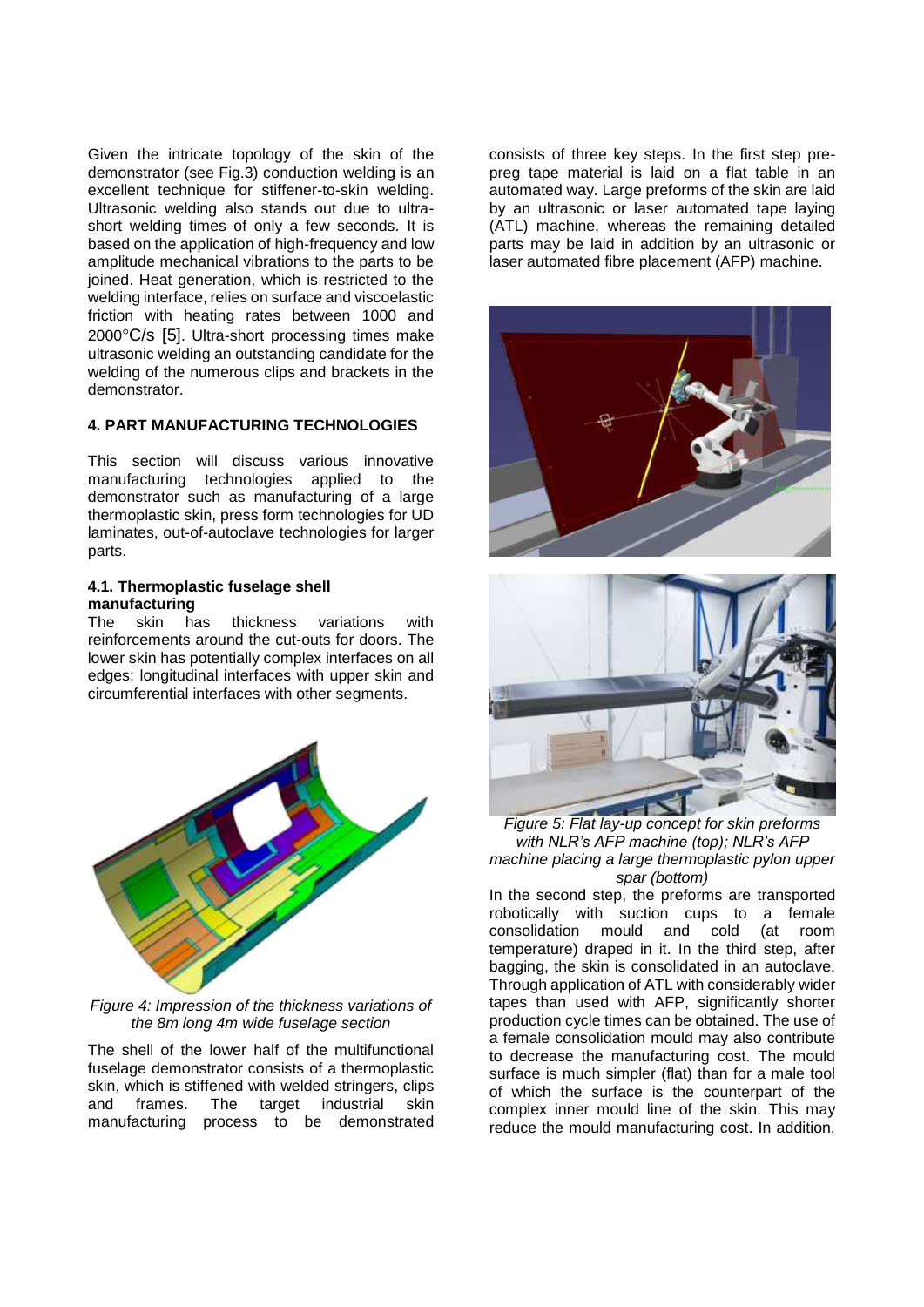aerodynamic constraints on the skin's outer surface quality are controlled directly with a female tool, of which the surface is defining the skin's outer surface.

To have an affordable demonstrator the lay-up of the large skin of the demonstrator will be carried out on a flat, tilted table by NLR's existing laser AFP machine, taking into account its reach, see Fig. 5. The transport of the skin preforms will be with a suction cup system, which is operated manually rather than robotically. Consolidation will be carried out in a large autoclave.

Starting in parallel to the large multifunctional fuselage demonstrator, out-of-autoclave processes will be investigated in a subsequent smaller size demonstrator on their readiness for industrial high volume application and comparison with the autoclave-based target industrial process. In particular, in situ thermoplastic composite manufacturing in which consolidation is achieved during the lay-up, will be considered, since it may completely eliminate the autoclave step, and hence reduce the manufacturing to a single step procedure. Laser AFP is reported to offer high energy efficiency and superior dynamic control for in-situ manufacturing [\[6\],](#page-6-5) [\[7\]](#page-6-6) Referring to 5 other publications, [\[8\]](#page-6-7) mentions that in-situ consolidation remains challenging even for flat panels while maintaining a high productivity.

Manufacturing developments at NLR are supported with corresponding developments in design for manufacturing and in virtual manufacturing. Virtual manufacturing focuses on the optimization of the lay-up process, the simulation of transport and cold draping, and on detailed analysis of the effect of heating and cooling processes during lay-up, consolidation, and welding on product characteristics and mechanical behavior.

## **4.2. Press forming of small parts**

Press forming of thermoplastic parts is a manufacturing technology that offers advantages such as fast processing times, low tooling cost, and good product quality [\[9\]\[10\]](#page-6-8)[\[11\].](#page-7-0) Fig. 6, shows two examples of press formed thermoplastic parts made of fabric material that are flying on aircraft today.

The demonstrator will have several press formed parts: struts, seat rail brackets, and X-paddles. All will be made from LM/PAEK UD material and will involve single curved features, see Fig 7. Fig. 7.a

shows the final sub-assembly with welded seat rail brackets (Fig. 7.b) and vertical struts (Fig. 7.c).



*Figure 6: Examples of press formed parts in aircraft produced by Fokker* A380 leading edge rib Ribs on the AW169

The parts on the demonstrator will be of a constant thickness using pre-consolidated blanks that only due to the rectangular shape of the blanks, will result in a favorable buy-to-fly ratio. As described in re[f \[8\],](#page-6-7) using automated fibre placement (AFP) of tailored blanks of near net shape offers benefits of thickness variations and improved buy-to-fly ratio. With a typical takt processing time in the order of 1 or 2 minutes and the ability to use multiple parts in one process step, press forming is a well suited process to meet the high production rate.



*demonstrator*

# **4.3. Passenger floor beams**

As depicted in Fig. 7a the passenger floor beams are a C-section with a varying web height over the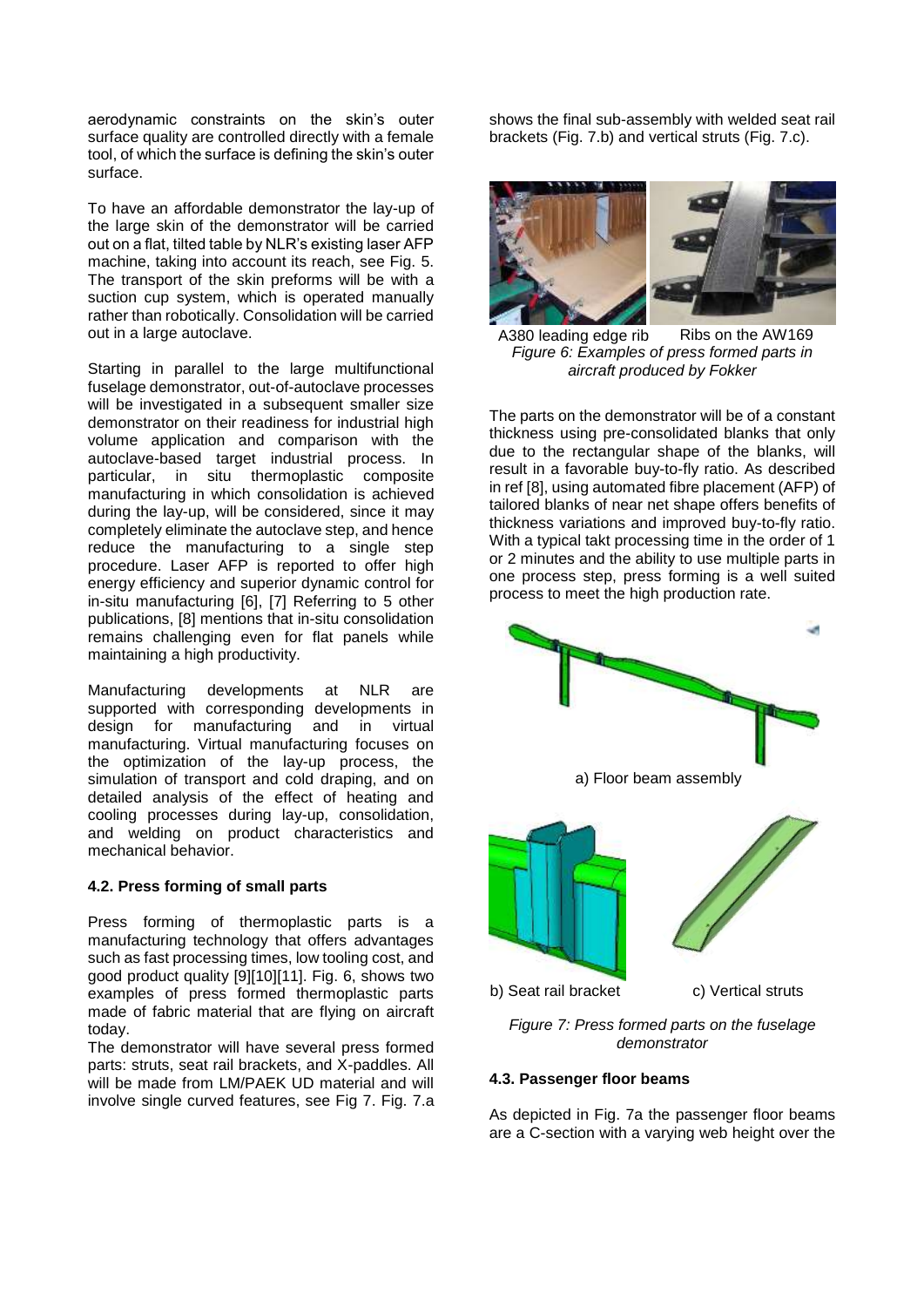length of the beam. The mid-section the passenger floor beam supports the floor panels thereby integrating the function of a longitudinal member and thus reducing parts and assembly lead-time.

Fig. 8 shows an impression of the production process where a positive mold is used to robotic assisted winding of two beams. Upon completion of the layup, the laminate is cut at the top and bottom to provide 2 C-sections. This is a highly automated process and when used in combination with a laser allows for in-situ consolidation of the laminate. This approach would reduce a secondary consolidation step in an autoclave. Through layup directly onto the final shape, minimal material use is achieved and offers the opportunity for thickness tailoring. A challenge is that the takt time is limited by the maximum layup speed.



*Figure 8:* Passenger floor beams, robotic assisted winding

# **5. CONCLUSION**

This project will demonstrate a high level of preinstallation of systems before the final assembly line. It will be a showcase of the latest developments on thermoplastic manufacturing and joining techniques, which are key to this particular assembly concept and cost reduction challenge. As discussed in the paper, the optimum between production speed and minimal material to reduce cost is a challenge can requires insight in the interdependencies.

# **6. ACKNOWLEDGEMENTS**

The work presented in this paper is carried out as part of a project, which has received funding from the Clean Sky 2 Joint Undertaking under the European Union's Horizon 2020 research and

innovation programme under grant agreement No 776455



# **7. REFERENCES**

- <span id="page-6-0"></span>[1] Shehab, E., Ma, W., Wasim, A., Manufacturing cost modelling for aerospace applications. engineering approaches for sustainable product development in a multi-disciplinary environment.
- <span id="page-6-1"></span>[2] Yousefpour, A., Hojjati, M., Immarigeon, J.-P., Fusion bonding/welding of thermoplastic<br>composites, Journal of Thermoplastic Thermoplastic Composite Materials, 17: 303-341, 2004.
- <span id="page-6-2"></span>[3] Villegas, F., I, Moser, L., Yousefpour, A., Mitschang, P., Bersee, H.E.N., Process and performance evaluation of ultrasonic, induction and resistance welding of advanced thermoplastic composites, Journal of Thermoplastic Composite Materials, 26(8): 1007-1024, 2012
- <span id="page-6-3"></span>[4] Ingen, J.W., Buitenhuis, A., van Wijngaarden, M. and Simmons, F. Development of the Gulfstream Thermoplastic Elevators and Rudder. In: Proceedings of the International SAMPE Symposium and Exhibition, May 2010, Seattle, WA, US.
- <span id="page-6-4"></span>[5] Koutras, N., Amirdine, J., Boyard, N., Villegas F., I., Benedictus, R. Characterisation of crystallinity at the interface of ultrasonically welded carbon fibre PPS joints. Composites Part A, 125: 105574, 2019.
- <span id="page-6-5"></span>[6] Modi, D., Comer, A., O'Higgins, R.M., McCarthy, M.A., Thermoplastic composites: in-situ consolidation or in-situ welding?, 19th International conference on composite materials, 2013.
- <span id="page-6-6"></span>[7] Henne, F., Ehard, S., Kollmansberger, A., Hoeck, B., Sause, M.G.R., Obermeier, G., Drechsler, K., Thermoplastic in situ fiber placement for future solid rocket motor casings manufacturing, Conference paper
- <span id="page-6-7"></span>[8] Slange, T.K., Rapid manufacturing of tailored thermoplastic composites by automated layup and stamp forming, PhD thesis, ISBN: 978- 90-365-4728-4, 2019.
- <span id="page-6-8"></span>[9] Donadei, V., Lionetto, F., Wielandt, M., Offringa, O., Maffezzoli, A., Effects of blank